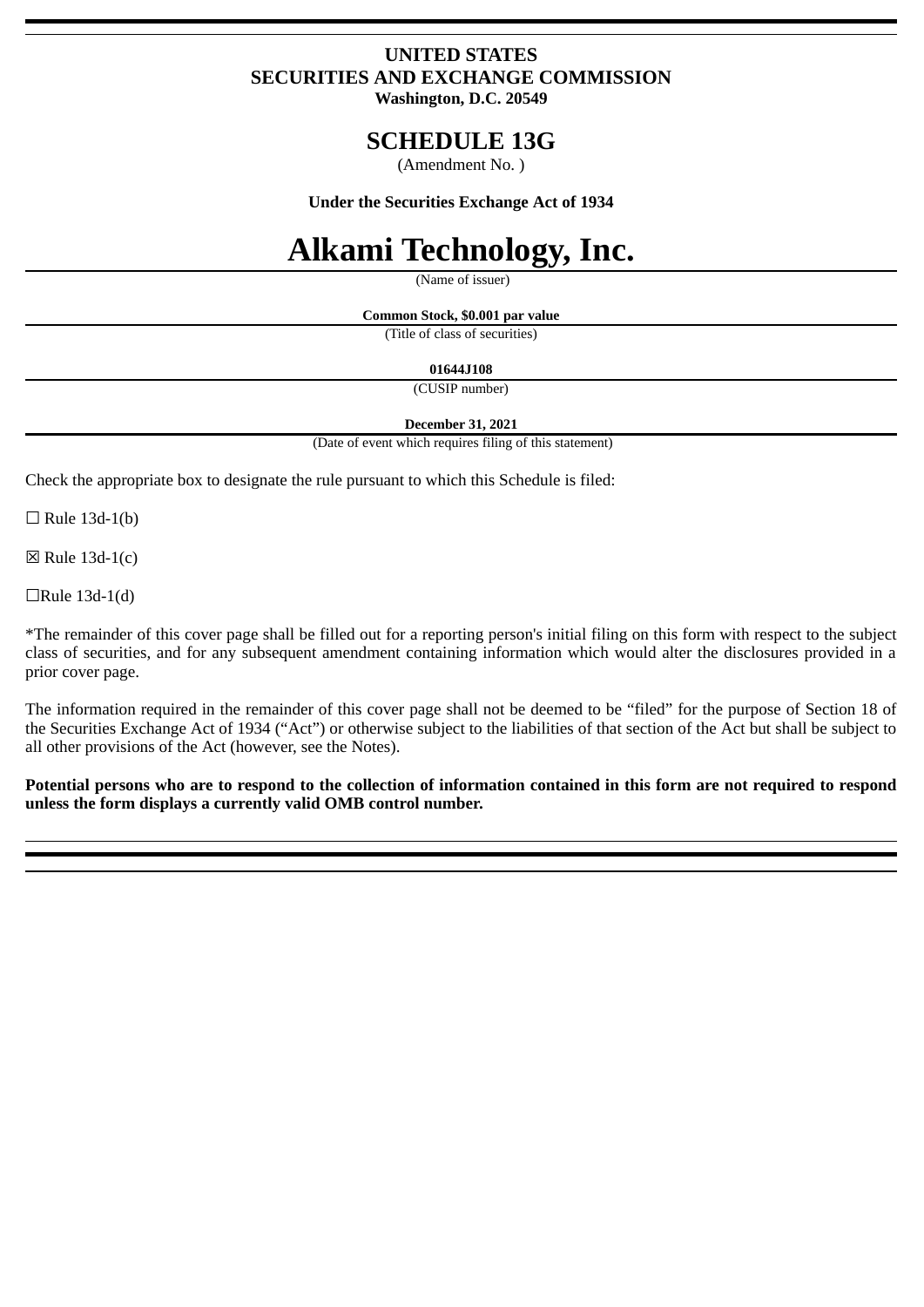| $\mathbf{1}$                                                           | <b>NAMES OF REPORTING PERSONS</b>                                                             |   |                                              |  |  |
|------------------------------------------------------------------------|-----------------------------------------------------------------------------------------------|---|----------------------------------------------|--|--|
|                                                                        | ARG Private Equity II, LLC                                                                    |   |                                              |  |  |
| $\overline{2}$                                                         | CHECK THE APPROPRIATE BOX IF A MEMBER OF A GROUP<br>(a)<br>$(b)$ $\boxtimes$                  |   |                                              |  |  |
| 3                                                                      | <b>SEC USE ONLY</b>                                                                           |   |                                              |  |  |
| 4                                                                      | <b>CITIZENSHIP OR PLACE OF ORGANIZATION</b><br>Oklahoma, United States of America             |   |                                              |  |  |
|                                                                        |                                                                                               | 5 | <b>SOLE VOTING POWER</b><br>12,608,061       |  |  |
| <b>NUMBER OF SHARES</b><br><b>BENEFICIALLY</b><br><b>OWNED BY EACH</b> |                                                                                               | 6 | <b>SHARED VOTING POWER</b><br>$\overline{0}$ |  |  |
| <b>REPORTING PERSON</b><br><b>WITH</b>                                 |                                                                                               | 7 | <b>SOLE DISPOSITIVE POWER</b><br>12,608,061  |  |  |
|                                                                        |                                                                                               | 8 | <b>SHARED DISPOSITIVE POWER</b><br>$\Omega$  |  |  |
| 9                                                                      | AGGREGATE AMOUNT BENEFICIALLY OWNED BY EACH REPORTING PERSON                                  |   |                                              |  |  |
|                                                                        | 12,608,061                                                                                    |   |                                              |  |  |
| 10                                                                     | CHECK IF THE AGGREGATE AMOUNT IN ROW (9) EXCLUDES CERTAIN SHARES (SEE INSTRUCTIONS)<br>$\Box$ |   |                                              |  |  |
| 11                                                                     | PERCENT OF CLASS REPRESENTED BY AMOUNT IN ROW (9)                                             |   |                                              |  |  |
|                                                                        | 14.30%                                                                                        |   |                                              |  |  |
| 12                                                                     | TYPE OF REPORTING PERSON (SEE INSTRUCTIONS)                                                   |   |                                              |  |  |
|                                                                        | CO - limited liability company                                                                |   |                                              |  |  |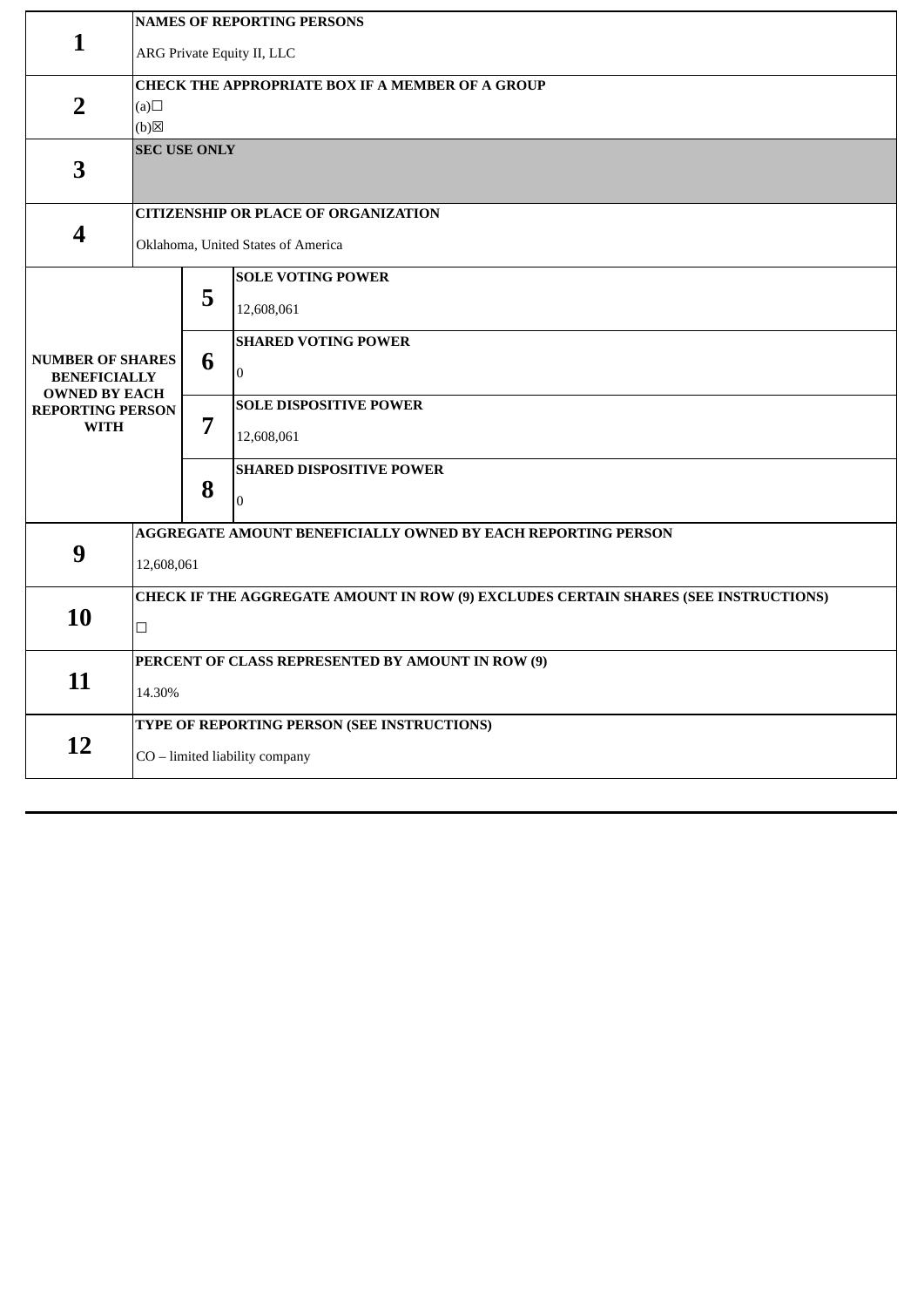| $\mathbf{1}$                                    | <b>NAMES OF REPORTING PERSONS</b>                                                   |   |                                 |  |  |
|-------------------------------------------------|-------------------------------------------------------------------------------------|---|---------------------------------|--|--|
|                                                 | George B. Kaiser                                                                    |   |                                 |  |  |
|                                                 | CHECK THE APPROPRIATE BOX IF A MEMBER OF A GROUP                                    |   |                                 |  |  |
| $\overline{2}$                                  | (a)<br>(b)                                                                          |   |                                 |  |  |
| 3                                               | <b>SEC USE ONLY</b>                                                                 |   |                                 |  |  |
| 4                                               | <b>CITIZENSHIP OR PLACE OF ORGANIZATION</b>                                         |   |                                 |  |  |
|                                                 | Oklahoma, United States of America                                                  |   |                                 |  |  |
|                                                 |                                                                                     | 5 | <b>SOLE VOTING POWER</b>        |  |  |
|                                                 |                                                                                     |   | 12,608,061                      |  |  |
|                                                 |                                                                                     |   | <b>SHARED VOTING POWER</b>      |  |  |
| <b>NUMBER OF SHARES</b><br><b>BENEFICIALLY</b>  |                                                                                     | 6 | $\overline{0}$                  |  |  |
| <b>OWNED BY EACH</b><br><b>REPORTING PERSON</b> |                                                                                     | 7 | <b>SOLE DISPOSITIVE POWER</b>   |  |  |
| <b>WITH</b>                                     |                                                                                     |   | 12,608,061                      |  |  |
|                                                 |                                                                                     |   | <b>SHARED DISPOSITIVE POWER</b> |  |  |
|                                                 |                                                                                     | 8 | $\Omega$                        |  |  |
|                                                 | AGGREGATE AMOUNT BENEFICIALLY OWNED BY EACH REPORTING PERSON                        |   |                                 |  |  |
| 9                                               | 12,608,061                                                                          |   |                                 |  |  |
| 10                                              | CHECK IF THE AGGREGATE AMOUNT IN ROW (9) EXCLUDES CERTAIN SHARES (SEE INSTRUCTIONS) |   |                                 |  |  |
|                                                 | $\Box$                                                                              |   |                                 |  |  |
| 11                                              | PERCENT OF CLASS REPRESENTED BY AMOUNT IN ROW (9)                                   |   |                                 |  |  |
|                                                 | 14.30%                                                                              |   |                                 |  |  |
| 12                                              | TYPE OF REPORTING PERSON (SEE INSTRUCTIONS)                                         |   |                                 |  |  |
|                                                 | IN                                                                                  |   |                                 |  |  |
|                                                 |                                                                                     |   |                                 |  |  |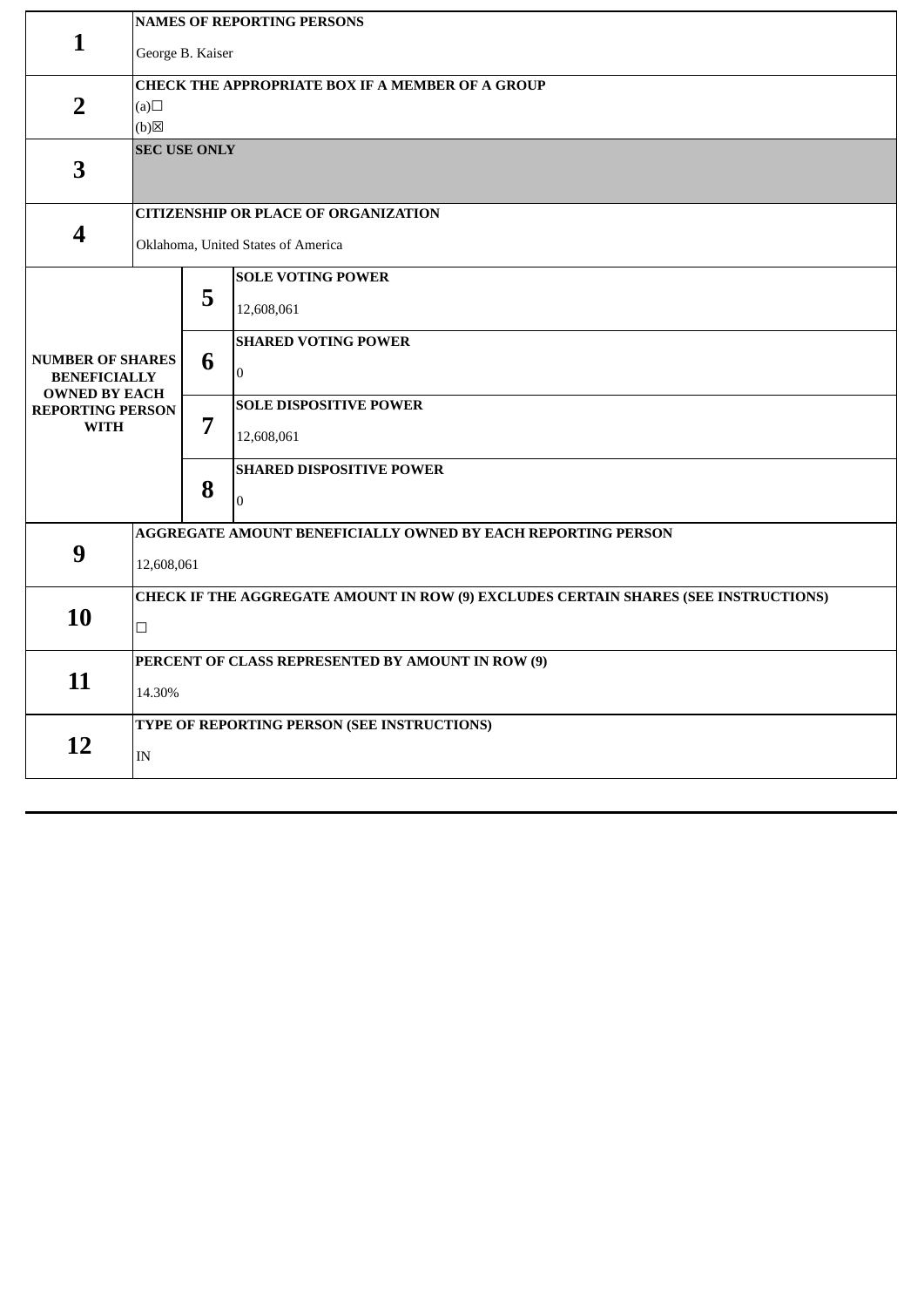**Item 1 (a). Name of Issuer:** Alkami Technology, Inc.

#### **Item 1 (b). Address of Issuer's Principal Executive Offices:** 5601 Granite Parkway, Suite 120 Plano, TX 75204

**Item 2 (a). Name of Person Filing:** This schedule 13G/A with respect to the Common Stock is filed by ARG Private Equity II, LLC ("ARG") and George B Kaiser. Mr. Kaiser is the sole Class A member of ARG and by virtue of such position is deemed to have beneficial ownership of the Common Stock held by ARG.

#### **Item 2 (b). Address of Principal Business Office or, if none, Residence:**

The address of the principal business office of ARG is 6733 South Yale Avenue, Tulsa, Oklahoma, 74136.

The address of the principal business office of Mr. Kaiser is 6733 South Yale Avenue, Tulsa, Oklahoma, 74136.

**Item 2 (c). Citizenship:**ARG Private Equity II, LLC was organized, associated or formed under the laws of the State of Oklahoma. Mr. Kaiser is a citizen of the United States of America.

- **Item 2 (d). Title of Class of Securities:** Common Stock, par value \$0.001 per share
- **Item 2 (e). CUSIP No:** 01644J108

## Item 3. If this Statement is filed pursuant to Rule 13d-1(b), or 13d-2(b), check whether the person filing is a:

- a.  $\Box$  Broker or dealer registered under Section 15 of the Act;
- b.  $\Box$  Bank as defined in Section 3(a)(6) of the Act;
- c.  $\Box$  Insurance company as defined in Section 3(a)(19) of the Act;
- d.  $\Box$  Investment company registered under Section 8 of the Investment Company Act of 1940;
- e.  $\Box$  An investment adviser in accordance with Rule 13d-1(b)(1)(ii)(E);
- f.  $\Box$  An employee benefit plan or endowment fund in accordance with Rule 13d-1(b)(1)(ii)(F);
- g.  $\Box$  A parent holding company or control person in accordance with Rule 13d-1(b)(1)(ii)(G);
- h.  $\Box$  A savings associations as defined in Section 3(b) of the Federal Deposit Insurance Act (12 U.S.C. 1813);
- i.  $\Box$  A church plan that is excluded from the definition of an investment company under Section 3(c)(14) of the Investment Company Act of 1940;
- j.  $\Box$  A non-U.S. institution in accordance with Rule 240.13d-1(b)(1)(ii)(J);
- k.  $\Box$  Group, in accordance with Rule 240.13d-1(b)(1)(ii)(K). If filing as a non-U.S. institution in accordance with Rule 240.13d-1(b)(1)(ii)(J), please specify the type of institution: \_\_\_\_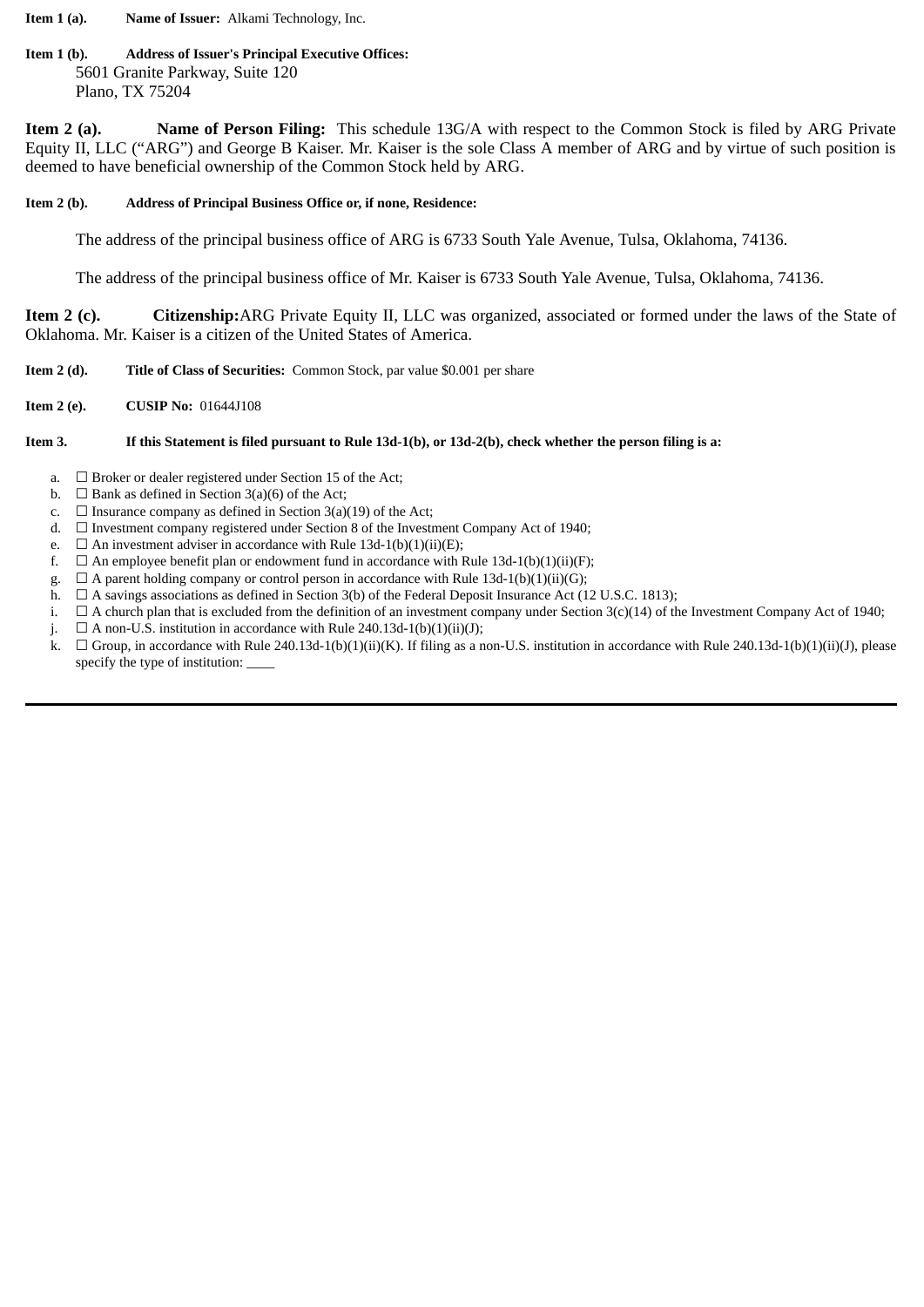#### **Item 4. Ownership**

The percentages used herein and in the rest of this Schedule 13G are calculated based upon a total of 88,147,853 shares of Common Stock issued and outstanding as of September 30, 2021, as reported in Alkami Technology, Inc.'s Form 10-Q for the quarter ending September 30, 2021. 12,608,061 shares of Alkami Technology, Inc. are held directly by ARG and deemed beneficially owned by Mr. Kaiser.

#### A. ARG

- (a) Amount Beneficially Owned: **12,608,061 shares**
- (b) Percent of Class: **14.30%**
- (c) Number of Shares as to which Such Person has:
	- (i) sole power to vote or to direct the vote **12,608,061 shares**
	- (ii) shared power to vote or to direct the vote **-0- shares**
	- (iii) sole power to dispose or to direct the disposition of **12,608,061 shares**
	- (iv) shared power to dispose or to direct the disposition of -**0- shares**

#### B. George B. Kaiser

- (a) Amount Beneficially Owned: **12,608,061 shares**
- (b) Percent of Class: **14.30%**
- (c) Number of Shares as to which Such Person has:
	- (i) sole power to vote or to direct the vote **12,608,061 shares**
	- (ii) shared power to vote or to direct the vote **-0- shares**
	- (iii) sole power to dispose or to direct the disposition of **12,608,061 shares**
	- (iv) shared power to dispose or to direct the disposition of -**0- shares**

An affiliate of ARG is the sole limited partner of S3 Ventures Fund III, L.P. ("S3 Fund III"), which generally entitles it to 99% of distributions made by such fund. As per its most recent filing on Schedule 13G, S3 Fund III beneficially owns 18,532, 824 shares of Alkami Technology, Inc. None of the shares of Alkami common stock held by S3 Fund III are included in this report because, pursuant to the definitions contained in Rule 13d-3, neither ARG nor Mr. Kaiser beneficially own any of such shares owned by S3 Fund III.

#### **Item 5. Ownership of Five Percent or Less of a Class**

If this statement is being filed to report the fact that as of the date hereof the reporting person has ceased to be the beneficial owner of more than five percent of the class of securities, check the following  $\square$ .

#### **Item 6. Ownership of More Than Five Percent on Behalf of Another Person**

Not applicable.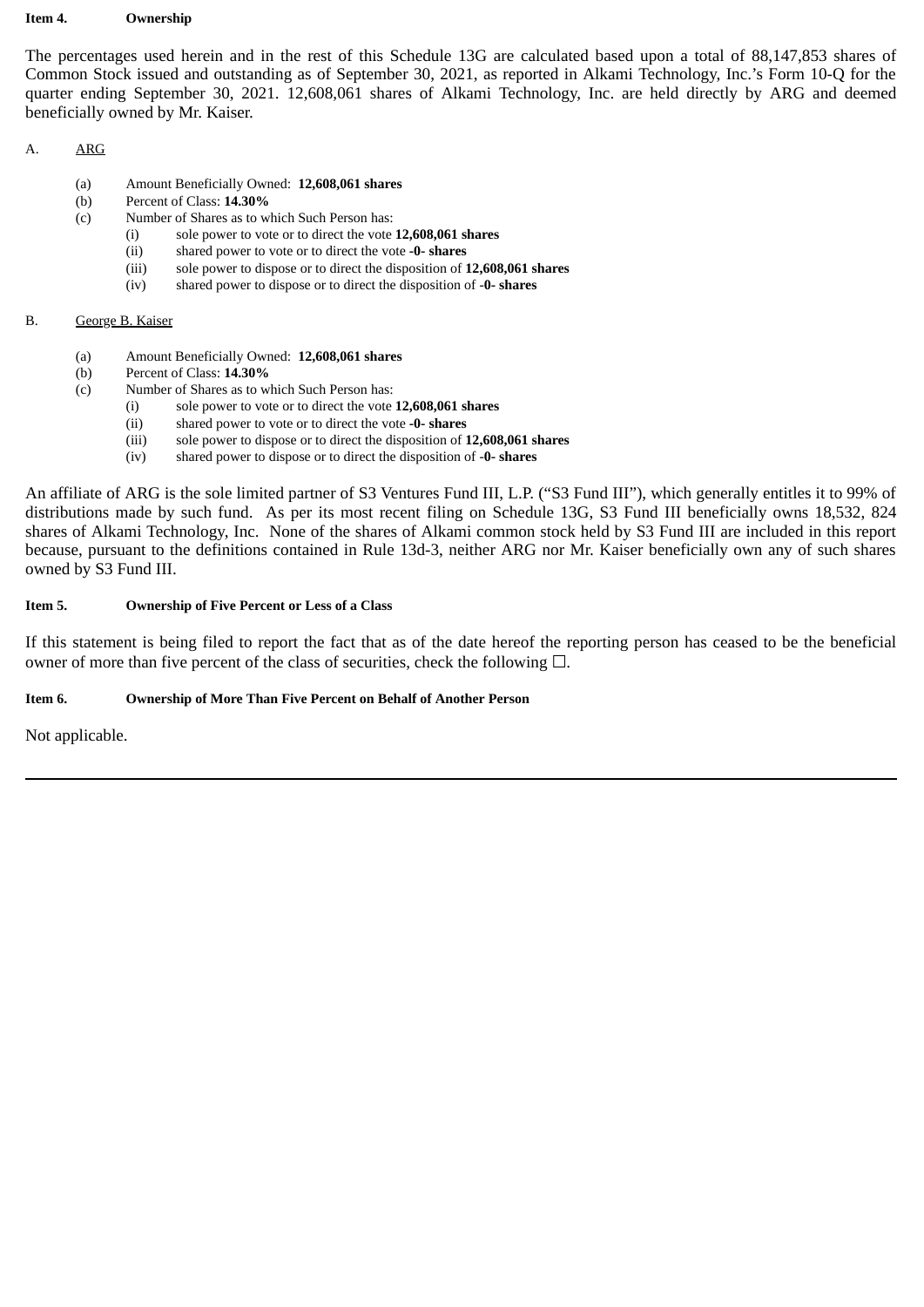| Item 7.                                                                                                                                                                                                                                                                   | Identification and Classification of the Subsidiary Which Acquired the Security Being Reported on by the Parent Holding<br>Company |  |  |  |
|---------------------------------------------------------------------------------------------------------------------------------------------------------------------------------------------------------------------------------------------------------------------------|------------------------------------------------------------------------------------------------------------------------------------|--|--|--|
| Not applicable.                                                                                                                                                                                                                                                           |                                                                                                                                    |  |  |  |
| Item 8.                                                                                                                                                                                                                                                                   | <b>Identification and Classification of Members of the Group</b>                                                                   |  |  |  |
| Not applicable.                                                                                                                                                                                                                                                           |                                                                                                                                    |  |  |  |
| Item 9.                                                                                                                                                                                                                                                                   | <b>Notice of Dissolution of Group</b>                                                                                              |  |  |  |
| Not applicable.                                                                                                                                                                                                                                                           |                                                                                                                                    |  |  |  |
| Item 10.                                                                                                                                                                                                                                                                  | <b>Certification</b>                                                                                                               |  |  |  |
| By signing below I certify that, to the best of my knowledge and belief, the securities referred to above were not acquired and are<br>not held for the purpose of or with the effect of changing or influencing the control of the issuer of the securities and were not |                                                                                                                                    |  |  |  |

acquired and are not held in connection with or as a participant in any transaction having that purpose or effect.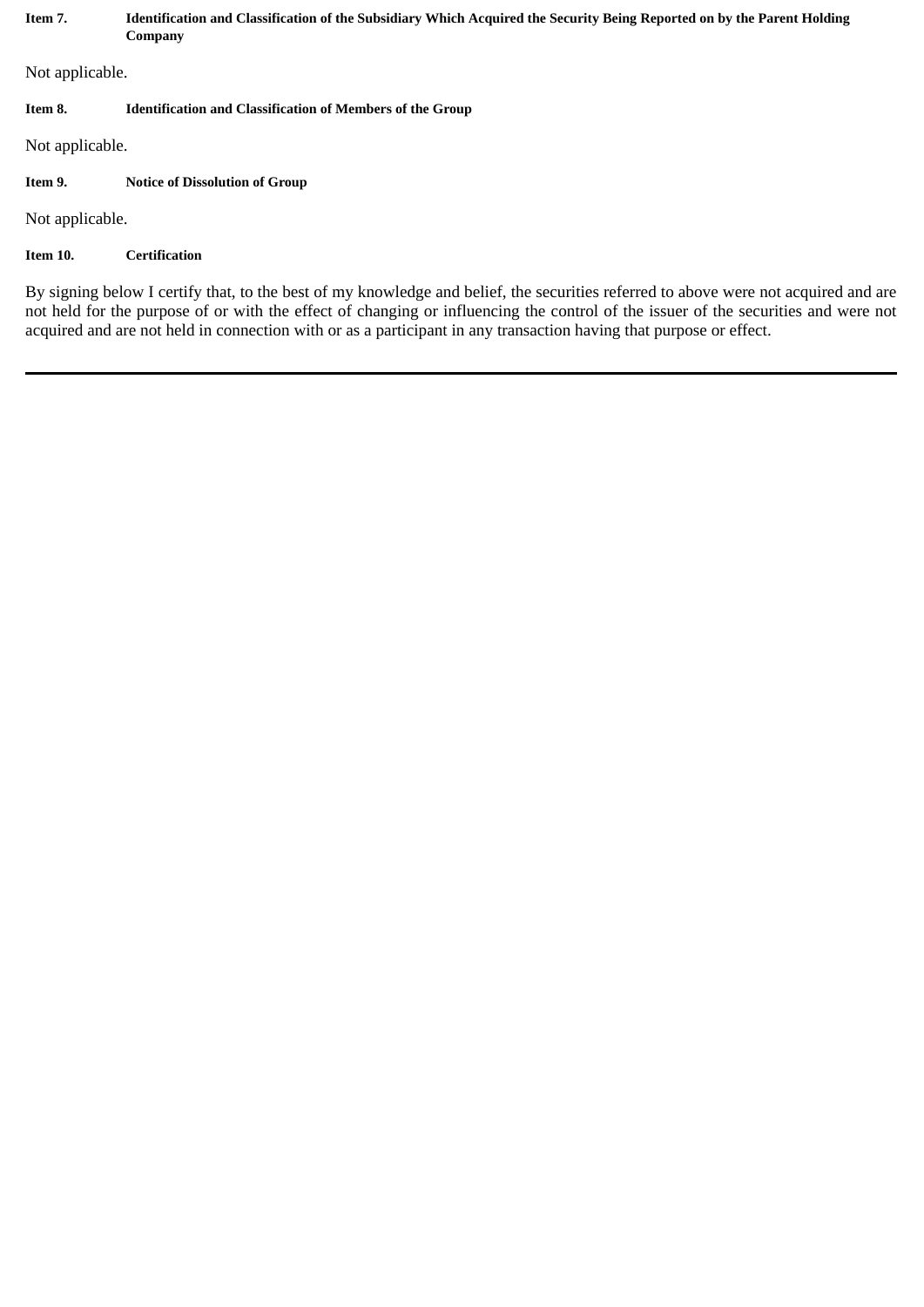### **SIGNATURES**

After reasonable inquiry and to the best of my knowledge and belief, I certify that the information set forth in this statement is true, complete and correct.

Date: February 11, 2022

**George B. Kaiser**

By: /s/ Don P. Millican, Attorney-in-Fact

**ARG Private Equity II, LLC**

By: /s/ Don P. Millican Name: Don P. Millican Its: Manager

EXHIBIT INDEX

[Exhibit A \(99.1\)](#page-7-0) - Joint Filing Agreement.